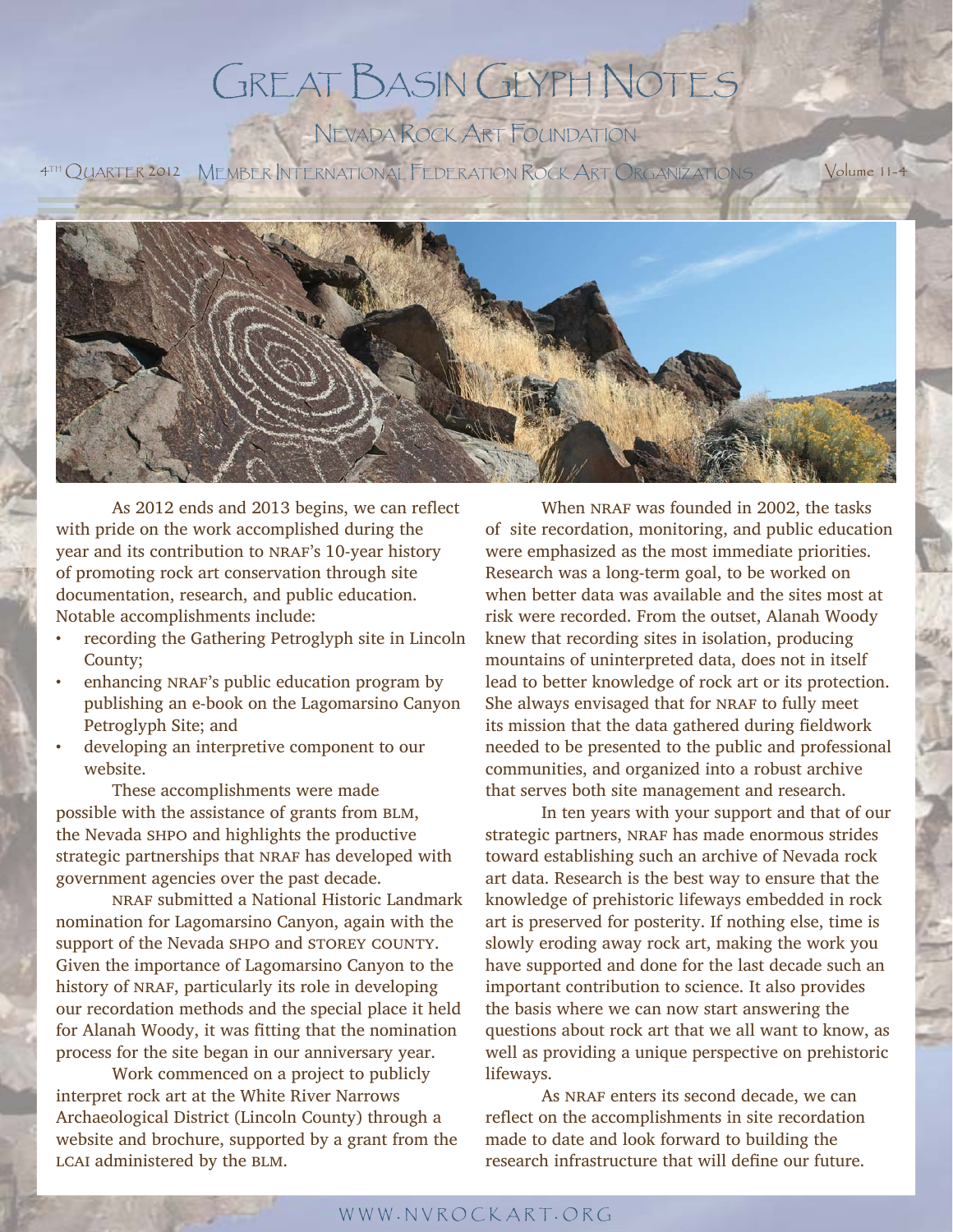# Changes for the Board of Directors

As reported in the previous issue of Great Basin Glyph Notes (11-3), changes in Board leadership and roles were expected at the Annual Meeting of the Board of Directors in November, following the announcement by *Pat Barker* of his intention to step down as Board President. Pat will continue to serve on the Board as interim Treasurer while volunteering as a research associate to the Foundation. Pat served as Board President for four years and is the last remaining charter Board member.

Taking on the challenge of Board Presidency is *Alice Baldrica* who, prior to retiring, was the Deputy Nevada State Historic Preservation Officer. Alice has long worked for the protection of archaeological sites, but in recent years she has devoted more time to public archaeology and historic preservation, helping to develop Nevada's Archaeology Awareness and Historic Preservation Month celebrated every May. Alice believes that public education and actively engaging the public are critical for effective historic preservation.



Alice Baldrica, President of the Board of Directors

Other changes in Officers include the election of **Anne Higgins** to serve as Vice-President of the Board of Directors and *Kevin Rafferty* as Secretary. Anne is well-known as a volunteer in the field and office, and has used her background as a database programmer/analyst to develop a research database for NRAF. Kevin is the Department Chair of Human Behavior at the College of Southern Nevada and has supported archaeological research and historic preservation in southern Nevada for 30 years.

was an active member of the Development and Finance Committees and was particularly interested in Retiring from the Board after six years service is *Dianne Jennings*. During her tenure on the Board Dianne fostering greater public appreciation for rock art's artistic and heritage legacy.

*Mark Boatwright* continues to serve as a Technical Advisor. He has worked as a professional archaeologist for over 25 years and is most interested in issues related to historic preservation and conservation of cultural resources.

The Board welcomes two new members—*Roberta (Bobbie) McGonagle* and *Matt Schneider* who respectively bring additional archaeological and legal expertise to the Board*.* Bobbie McGonagle has been involved with archaeological research in the Great Basin since 1970 and earned a PHD from the University of Missouri, Columbia, in 1974. She worked for 31 years as an archaeologist for the BLM Battle Mountain District and has recorded rock art as well as aspen carvings. Matt Schneider is an Attorney who specializes in representing the interests of children. Matt's public service includes volunteering for a range of organizations devoted to environmental conservation and animal welfare, as well as rock art conservation.



WWW . NVROCKART. ORG 641 J ONES STREET R ENO NV 89503 775-323-6723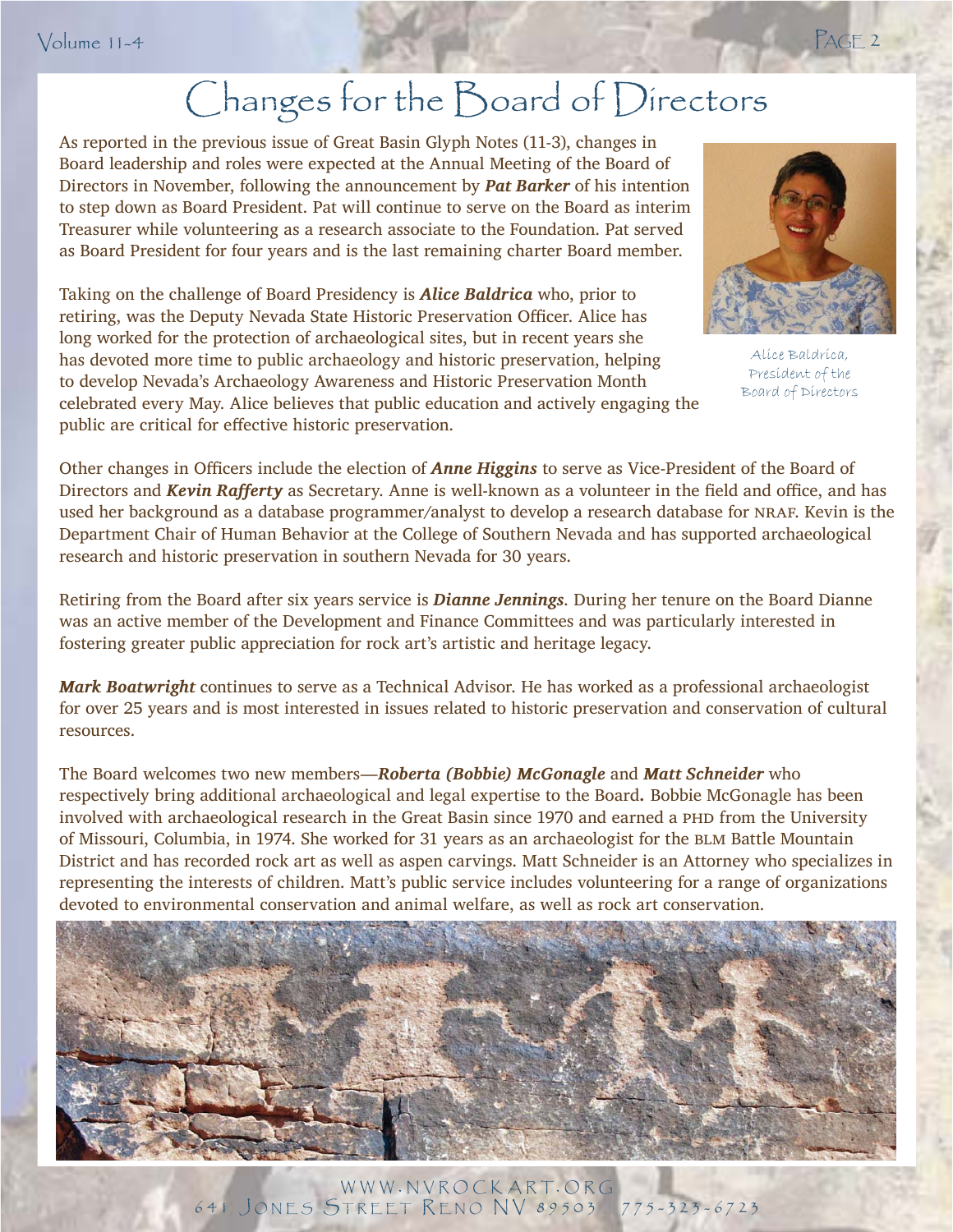# Volunteer Profile: Teri Ligon

by Janice Hoke

Teri Ligon startled everyone at the NRAF Northern Nevada potluck in September by arriving on her new, fast, brightly colored Ninja motorcycle. But we should have expected it! Teri is an adventurous woman who loves to learn new skills.



Teri on her bike. Photo by Janice Hoke

Currently, Teri works at Naval Aviation Station Fallon, using her Geographic Information System knowledge for range support. She is very tech savvy but unlike most "geeks," she also loves to get away from the office and put her boots on the ground. She has spent many happy miles wandering Nevada, following an early gps hooked into a laptop. She discovered geocaching, biking, hiking, and camping and traveled with an inflatable kayak in the back of her 1995 Toyota 4Runner and a shovel, axe, massive car jack and supplies in the rack on top.

 So in 2003, when she met three people wearing shirts with the NRAF logo wandering through the Carson Nugget where she worked in marketing support, she was intrigued. They were in one of the first training sessions taught by NRAF co-founder Alanah Woody at the Nevada State Museum in Carson City. Although not enrolled, she "crashed" the

training session on the second day and impressed Woody with her attention to detail and her dedication.

 "You're going to go to Lagomarsino," Woody told her at the end of the training. Teri didn't know

> where or what "Lagomarsino" was, but she was hooked. Woody asked her to start with a menial job: labeling slides, which Teri did to perfection with her tiny, precise handwriting. "I'll do the dirty work. I want to be with the people in the background. I don't like being in charge," Teri explained. Volunteering each year but one of the five years of sessions that accomplished the feat of documenting more than 2,500 rock art panels at Lagomarsino Canyon, she learned all sorts of skills – drawing, IMACS, GPS, photo support, and loved it all. She also helped document sites at Grimes Point and Dry Lakes.

 In 2006, Woody asked Teri if she knew what GIS was. NRAF needed help and Teri said, "How do I learn it?" The answer: Go to college. Although Teri graduated from Carson High School, she hadn't planned

on higher education. But she enrolled in Western Nevada Community College, even toughing out an English class she hated. She has kept at it, one class per semester, including an long-overdue anthropology class, and now is only three classes away from an Associate degree in gis.

What draws Teri to NRAF and Nevada is "a sense of place." Looking down from an airliner inbound to Reno over the Lovelock area, she thought to herself, "I know this place. I know the tiny traces of history from fifty to 5,000 years ago."

 She's driven and trudged over the terrain, from Rye Patch Reservoir to Seven Troughs, to Antelope and Sulphur and the Applegate-Lassen immigrant trail, an area of 130 miles with no paved roads. "There is layer upon layer upon layer of Nevada there." She intends to keep on discovering Nevada and its treasures, including its rock art. And she's signed up to learn a new skill: motorcycle maintenance and repair.

INFO @ NVROCKART. ORG P. O. BOX 35892 LAS VEGAS, NV 89133 702-804-6723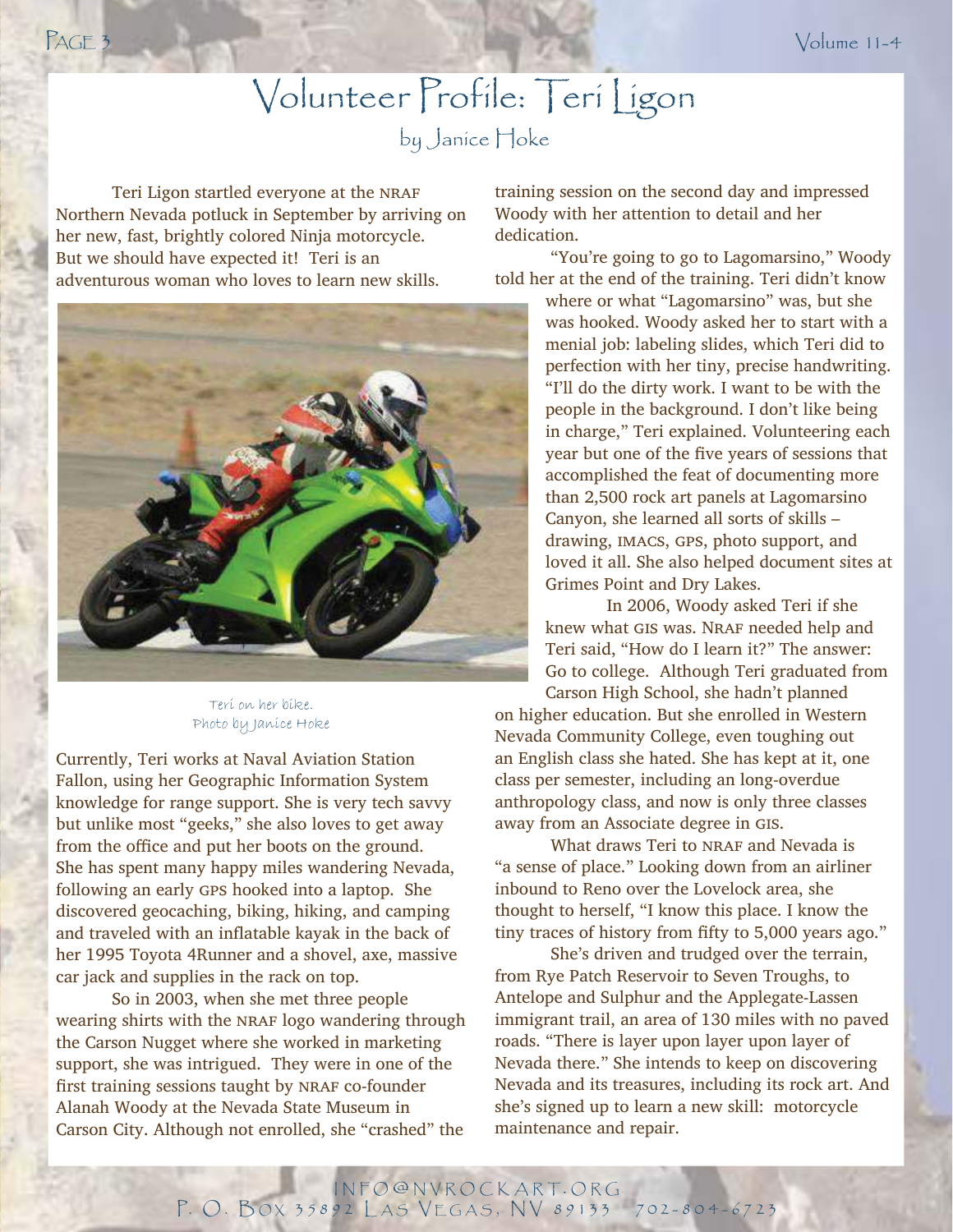### The Stylistic Context of Northern Sierra Nevada Rock Art by Angus R. Quinlan

 The term "Style 7" is used to describe the abstract-dominated rock art of the northern Sierra Crest, found at elevations above 5,000 feet, and associated with the Middle Archaic Martis archaeological complex (ca. 4,000-1,500 bp), a specialized economic adaptation. Style 7 is often contrasted with abstract rock art traditions elsewhere in the Great Basin, although a closer look suggests that Style 7 may not be distinct enough to be differentiated stylistically from other abstract Great Basin rock art traditions. However, the general approach used in the northern Sierra has revealed some important patterning between rock art and seasonal residential patterns that should stimulate similar research elsewhere. And the study of Style 7 rock art raises wider questions about how style is identified in Great Basin rock art and what style can tell archaeologists about cultural systems.

 Archaeologists have a great interest in style because it is seen as a potential indicator of cultural affiliation and dating, but it is a notoriously elusive concept and one for which a unitary theory has not been agreed upon. Sackett (1990) raised the question *where does style reside?* Is it the way that something was made (technique), the raw material selected (medium), or the characteristics that distinguish the finished product from other functionally similar products that are classed as belonging to other cultures or times (form)? We could also add style as how something was used, revealed archaeologically by context of deposition. That is, style is also behavioral rather than just a formal property, something exemplified by northern Sierra rock art.

In Great Basin rock art, definitions of style have drawn heavily on the morphological attributes of only a subset of motifs (primarily anthropomorphs and zoomorphs). Style is more generally identified by tracking variability of expression in common subjects or themes, rather than subsets. Among Basin and Range tradition rock art (which characterizes much Great Basin abstract rock art) that Style 7 closely resembles formally, rectilinear and curvilinear abstract designs, and stylistically undifferentiated stick-figure anthropomorphs and zoomorphs are prevalent. Because technique, medium, and form are similar, stylistic identification depends on quantitative analysis to categorize

variation in motif assemblage composition that can be related to archaeological cultures and periods.

Style 7 was first defined by Louis Payen, with later work drawing attention to an apparent association in distribution with Martis sites at high elevation in the northern Sierra. Payen rejected stylistic approaches that considered only subject matter or technique, viewing these instead as attributes that should both be taken into consideration in identifying stylistic unity and differentiation. Contextual considerations, such as landscape and associated archaeology, played an important role in Payen's classification as he worked with the problem of ordering and differentiating assemblages composed of generic abstract motif types. Accordingly, Payen's approach is surprisingly sophisticated for its time.

Payen identified nine broad motif classes: dot, line, circle, wavy line, spiral, U-shape, vulvaform, tracks, and naturalistic [zoomorphs and anthropomorphs]). He then used 'styles' to describe the relative frequency of the occurrence of his nine motif classes at his sample sites, identifying seven "styles" in the process.

Style 7 is defined as the High Sierra Abstract-Representational, a petroglyph style characterized by a greater range of motif type variation and number of motifs at its sites. Circles, lines, wavy lines, and animal tracks are the primary motif types used, but dots, spirals, U-shapes, and "naturalistic" motifs also occur regularly though in much lower frequencies. Animal tracks, specifically bear paw prints, are a "diagnostic trait for defining this style, since it occurs in varying frequencies at all but two sites" (Payen 1966:64). Sites lack strong archaeological associations and occur above 5,000 feet, concentrated along the Sierra Crest north and west of Lake Tahoe.

Based on its formal criteria, it is difficult to discriminate Style 7 from Payen's Style 6 since both are defined as emphasizing circular forms. Both styles could be accommodated in Heizer and Baumhoff's classification of the Great Basin curvilinear substyle; a pecked tradition characterized by a predominance of circular forms, meanders, and undulating lines. It is noticeable that in practice Payen's schema is a thematic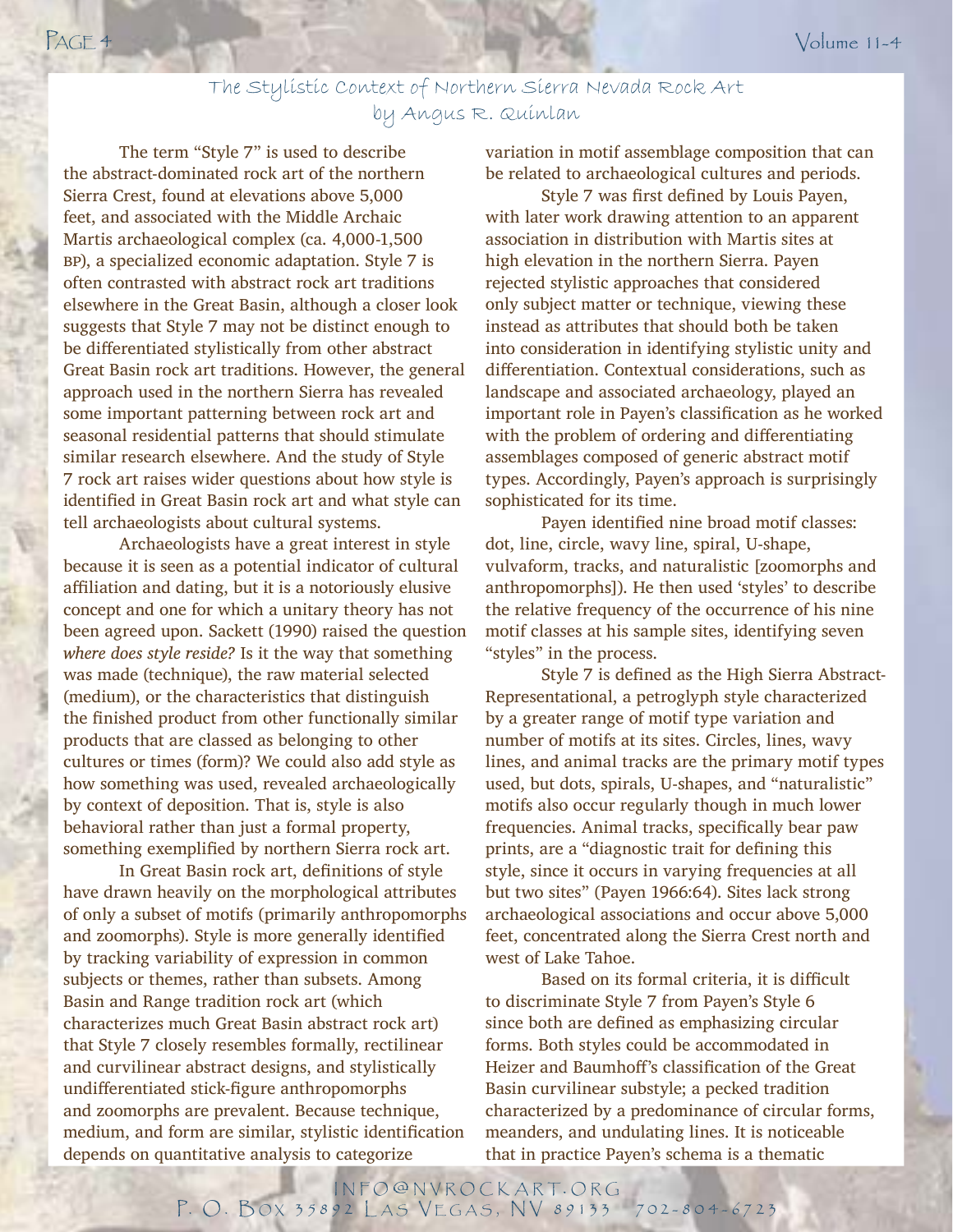### The Stylistic Context of Northern Sierra Nevada Rock Art (continued)

classification that describes observed patterning, with the most critical variables being elevation and geography rather than the formal properties of rock art. The schema lacks both statistical measures to quantify impressionistic observations and morphological criteria for differentiating stylistic variations in motif types. Consequently, although Payen's work may describe well the properties of Sierran rock art, it does not formally or quantifiably differentiate it from abstract traditions of rock art to the east in the western Great Basin. Payen's work does, however, identify the important theme of variability in the landscape and settlement contexts of different subject matter, correlating regional differences in rock art themes to seasonal residential patterns.

indistinguishable from generic specimens of this type for the state of the state of this type of the state of the state of the state of the state of the state of the state of the state of the state of the state of the stat Payen's stylistic classification has largely been used minimally unchanged by subsequent researchers who have used it to order rock art data from a much larger sample of sites. Foster et al. (2005) identified 92 sites as examples of Style 7, focusing their motif analysis on anthropomorphs and bear paw prints. They concluded that the latter are formally in North America, and that the former occur only as stick-figure types and are rare.

 The larger sample described by Foster et al. is located on the western slope of the Sierra Nevada crest, with two exceptions, and range in elevation from 4,620-7,640 ft. Illuminating that Style 7 rock art is not defined on a consideration of style as a formal property but, rather, style as a behavioral attribute (in this case, the choice of where to make rock art), Foster et al. exclude three of Payen's original Style 7 sites that are located in the lower foothills. Effectively then, Style 7 is simply rock art found above 5,000 feet in the northern Sierra crest. Commenting on the general properties of Style 7's location, Foster et al. do make the important observation that it was "created with relationship to cultural activities that were specific to these restricted high-elevation environments" but do not explore the difference between it and lower elevation sites in the Sierra.

 Consideration of Style 7 in isolation does not resolve the broader issue of whether Martis is a cultural unit or an archaeological label. Although Martis artifact assemblages have been reported at or near Style 7 rock art sites, the general archaeological signature associated with Style 7 sites is scant and undistinguished in terms of feature types. The distribution of Style 7 sites within the zone of highelevation Martis sites is suggestive, but the question should be: if Style 7 is Martis rock art, why is it not coterminous with the wider distribution of Martis archaeology and why does its character apparently change so dramatically at lower elevations?

 Thus, the status of Style 7 as a distinctive style is unproven on formal and quantifiable attributes. Maybe it is better to view it as a localized expression of widespread abstract rock art traditions found throughout western North America. Distinctive economic adaptations (if Martis is such) are not necessarily accompanied by distinctive symbolic systems of representation and signification (such as Style 7 rock art). Rather, it is distinctive social practices that may survive in the symbolic record.

 What research on Sierran rock art has revealed is the significant question of "why these sets of symbols, artifacts, at these places in the landscape; what made these material culture sets appropriate to be placed or marked in distinct topographic features?" (Bradley 2000) *I.e.*, is the character of Style 7 distinctive to upland summer activities, or to places only seasonally accessible and located high above winter aggregation sites; is Style 7 an expression of different social categorizations of the landscape reflected in different seasonal residential patterns? Studies of Style 7 indicate a general direction for other researchers to pursue, to explore style in rock as the different ways that peoples marked their social landscapes.

#### **References cited**

- Bradley, R., 2000. **An Archaeology of Natural Places**. Routledge.
- Foster, D., J. Betts, and L. Sandelin, 2005. Style 7 Rock Art and the Martis Complex, Northern Sierra Nevada, California. In, **Archaeology Without Limits**, edited by B. Dillon and M. Boxt. Labyrinthos.
- Payen, L., 1966, Prehistoric Rock Art in the Northern Sierra Nevada, California. Unpublished Master's thesis, Sacramento State College.
- Sackett, J., 1990, Style and Ethnicity in Archaeology. In, **The Uses of Style in Archaeology**, edited by M. Conkey and C. Hastorf. Cambridge University Press.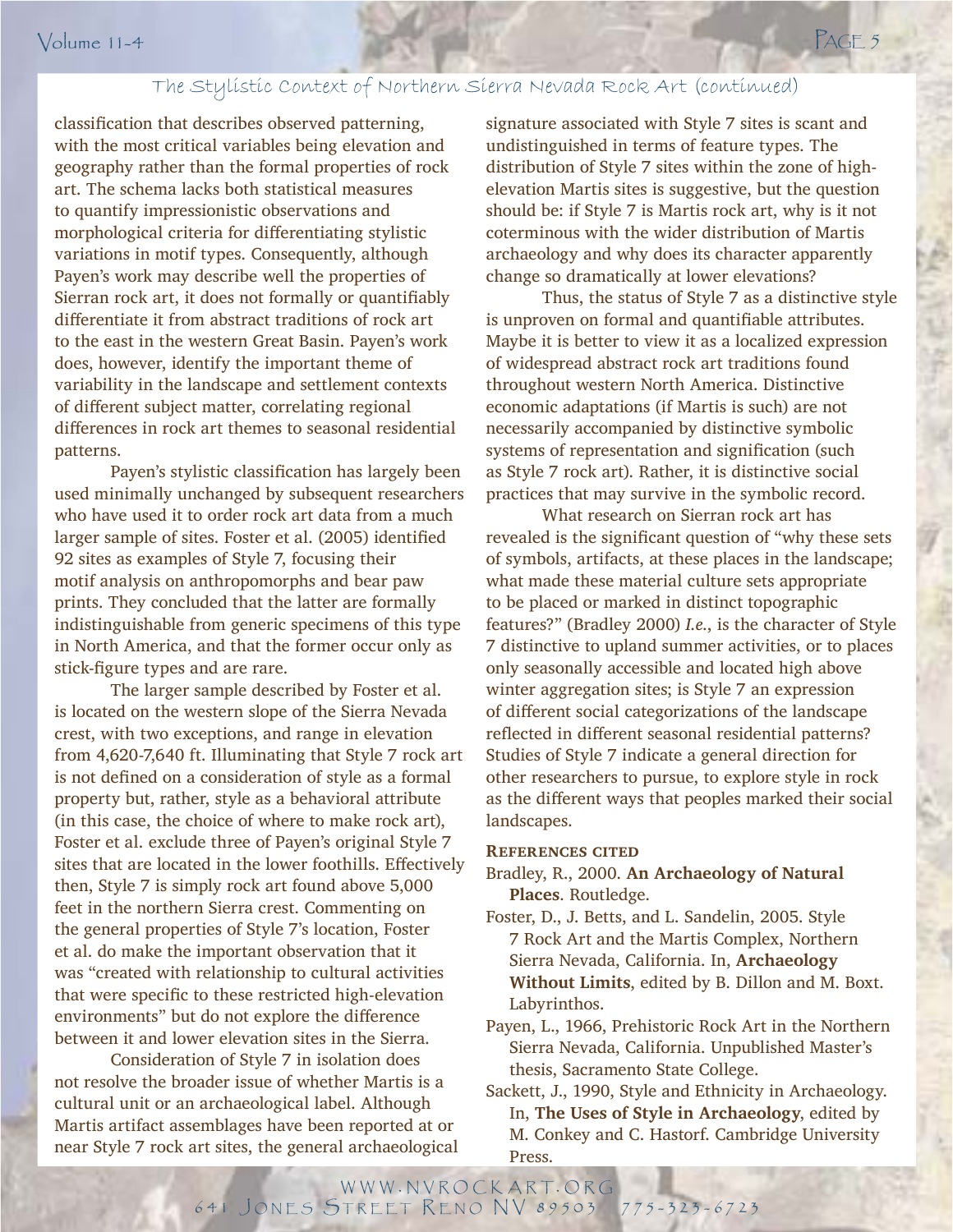# Your 2013 Membership is Due is

## Membership Levels, Annual Dues, and Benefits

As a member of the NEVADA ROCK ART FOUNDATION, you will become an important participant in discovering and preserving the cultural and artistic legacy of the prehistory of Nevada. Your membership will support the protection and preservation of Nevada Rock Art through programs of documentation, research, and public education.

| As a member, you will receive<br><b>Great Basin Glyph Notes,</b><br>the quarterly newsletter of the NEVADA ROCK ART FOUNDATION<br>Special invitations to lectures, seminars and classes |
|-----------------------------------------------------------------------------------------------------------------------------------------------------------------------------------------|
| <b>Memberships Levels</b>                                                                                                                                                               |
| Spiral (Individual) \$25                                                                                                                                                                |
| Bighorn Sheep (Family) \$50                                                                                                                                                             |
| $\Box$ Atlatl \$100+                                                                                                                                                                    |
| Archer $$250+$                                                                                                                                                                          |
| Weaver \$500+                                                                                                                                                                           |
| Sunburst \$1000+                                                                                                                                                                        |
| Alanah Woody Field of Dots \$5,000+                                                                                                                                                     |
| Atlatl and above members receive complimentary registration at the Annual Meeting.                                                                                                      |

Archer and above members receive invitations to special events.

Please make your check payable to the NEVADA ROCK ART FOUNDATION or go online to renew at http://nvrockart.org/pages/support.html.

| Name_   |  |
|---------|--|
| Address |  |
| Phone   |  |
| Email   |  |
|         |  |

You have my permission to list me on the nraf Donor Wall.